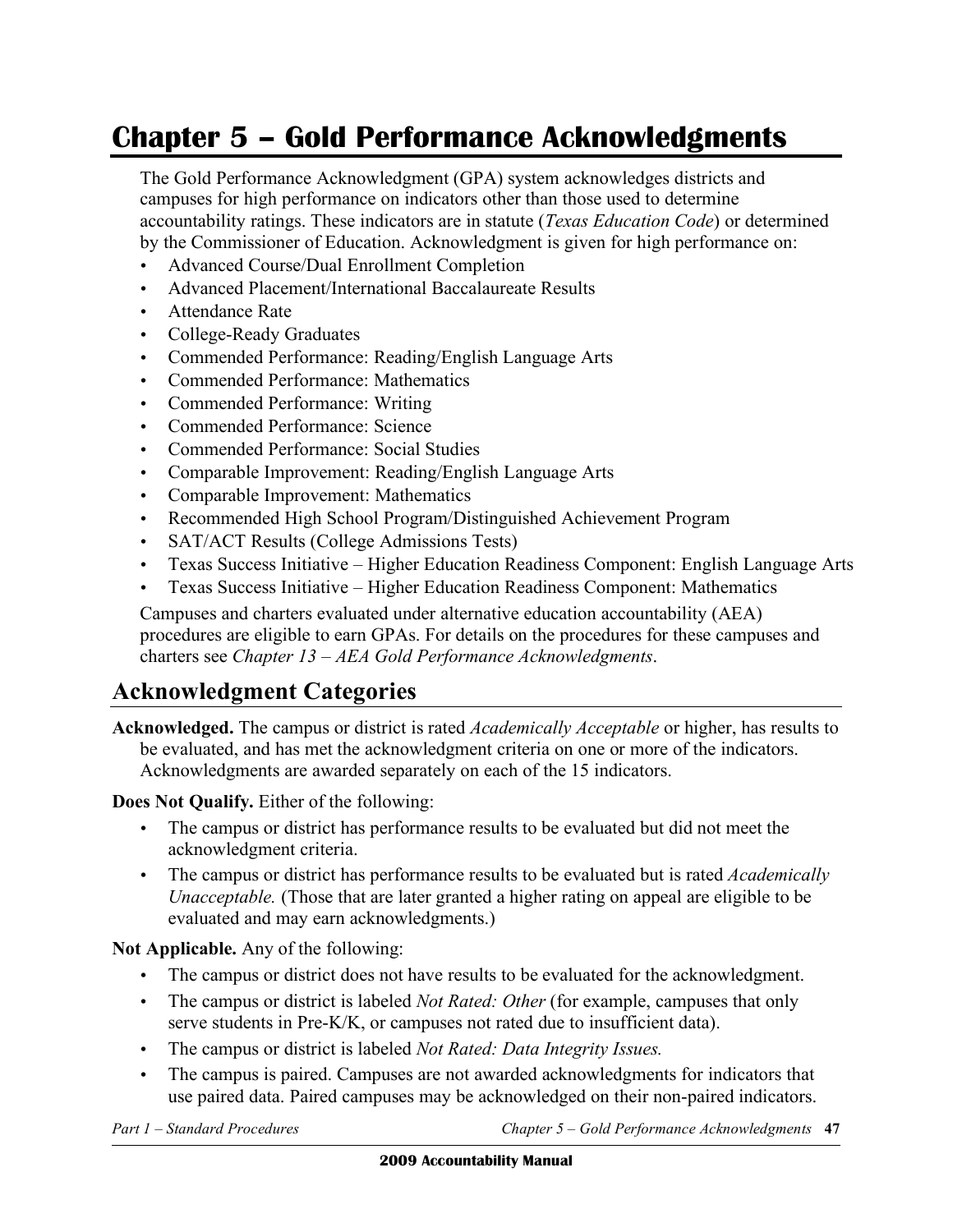| Indicator                                                                                    | <b>Description</b>                                                                                                                                                                      | Standard (changes for<br>2009 in <b>bold</b> )                                                                                | Year of<br>Data  |
|----------------------------------------------------------------------------------------------|-----------------------------------------------------------------------------------------------------------------------------------------------------------------------------------------|-------------------------------------------------------------------------------------------------------------------------------|------------------|
| <b>Advanced Course/Dual</b><br><b>Enrollment Completion</b>                                  | Percent of 9 <sup>th</sup> –12 <sup>th</sup> graders completing and receiving credit for<br>at least one Advanced/Dual Enrollment Course                                                | 30.0% or more**                                                                                                               | 2007-08          |
| <b>AP / IB Results</b>                                                                       | Percent of 11 <sup>th</sup> and 12 <sup>th</sup> graders taking at least one AP or IB<br>examination AND                                                                                | 15.0% or more<br>AND                                                                                                          | 2007-08          |
|                                                                                              | Percent of 11 <sup>th</sup> and 12 <sup>th</sup> grade examinees scoring at or above<br>the criterion on at least one examination (3 and above for AP;<br>4 and above for IB)           | 50.0% or more*                                                                                                                |                  |
| <b>Attendance Rate</b>                                                                       | Attendance Rate for students in grades 1-12, the total number<br>of days present divided by the total number of days in<br>membership                                                   | 96.0%*<br>District:<br>96.0%*<br>Multi-Level:<br>High School:<br>95.0%*<br>96.0%*<br>Middle/Jr High:<br>97.0%*<br>Elementary: | 2007-08          |
| <b>College-Ready Graduates</b><br>(New)                                                      | Number of graduates who scored at or above the college-<br>ready criteria on both ELA and mathematics, divided by the<br>number of graduates with results in both subjects to evaluate. | 35% or more**                                                                                                                 | Class of<br>2008 |
| <b>Commended Performance:</b><br><b>Reading/ELA</b>                                          | Percent of examinees scoring at or above the TAKS<br>commended performance standard (scale score of 2400 with a<br>2 or higher on the essay)                                            | 30% or more**                                                                                                                 | Spring<br>2009   |
| <b>Commended Performance:</b><br><b>Mathematics</b>                                          | Percent of examinees scoring at or above the TAKS<br>commended performance standard (scale score of 2400)                                                                               | 30% or more**                                                                                                                 | Spring<br>2009   |
| <b>Commended Performance:</b><br>Writing                                                     | Percent of examinees scoring at or above the TAKS<br>commended performance standard (scale score of 2400 with a<br>3 or higher on the essay)                                            | 30% or more**                                                                                                                 | Spring<br>2009   |
| <b>Commended Performance:</b><br><b>Science</b>                                              | Percent of examinees scoring at or above the TAKS<br>commended performance standard (scale score of 2400)                                                                               | 30% or more**                                                                                                                 | Spring<br>2009   |
| <b>Commended Performance:</b><br><b>Social Studies</b>                                       | Percent of examinees scoring at or above the TAKS<br>commended performance standard (scale score of 2400)                                                                               | 30% or more**                                                                                                                 | Spring<br>2009   |
| <b>Comparable Improvement:</b><br><b>Reading/ELA</b>                                         | Average Texas Growth Index (TGI) in TAKS Reading/ELA                                                                                                                                    | <b>Top Quartile</b><br>(top 25%)***                                                                                           | Spring<br>2009   |
| <b>Comparable Improvement:</b><br><b>Mathematics</b>                                         | Average Texas Growth Index (TGI) in TAKS Mathematics                                                                                                                                    | <b>Top Quartile</b><br>(top 25%)***                                                                                           | Spring<br>2009   |
| <b>Recommended High School</b><br>Program/DAP                                                | Percent of graduates meeting or exceeding requirements for<br>the RHSP/Distinguished Achievement Program                                                                                | 85.0% or more**                                                                                                               | Class of<br>2008 |
| <b>SAT/ACT Results</b>                                                                       | Percent of graduates taking either the SAT or ACT AND                                                                                                                                   | At least 70.0% of<br>graduates AND                                                                                            | Class of<br>2008 |
|                                                                                              | Percent of examinees scoring at or above the criterion score<br>(SAT 1110; ACT Composite 24)                                                                                            | 40.0% or more at or<br>above criterion*                                                                                       |                  |
| <b>TSI - Higher Education</b><br><b>Readiness Component:</b><br><b>English Language Arts</b> | Percent of grade 11 examinees with a scale score of 2200 or<br>more and a score of 3 or higher on the essay                                                                             | 60% or more**                                                                                                                 | Spring<br>2009   |
| <b>TSI - Higher Education</b><br><b>Readiness Component:</b><br><b>Mathematics</b>           | Percent of grade 11 examinees with a scale score of 2200 or<br>more                                                                                                                     | 60% or more**                                                                                                                 | Spring<br>2009   |

# *Table 9: Gold Performance Acknowledgment Standards for 2009*

 *\* Indicator evaluates performance for All Students & the following student groups: African American, Hispanic, and White. Economically Disadvantaged status is not available from the testing results.* 

 *\*\* Indicator evaluates performance for All Students & the following student groups: African American, Hispanic, White, and Economically Disadvantaged.* 

**<sup>\*\*\*</sup>** Acknowledgment for Comparable Improvement is available to campuses only. It is evaluated for All Students only.

 **48** *Chapter 5 – Gold Performance Acknowledgments Part 1 – Standard Procedures*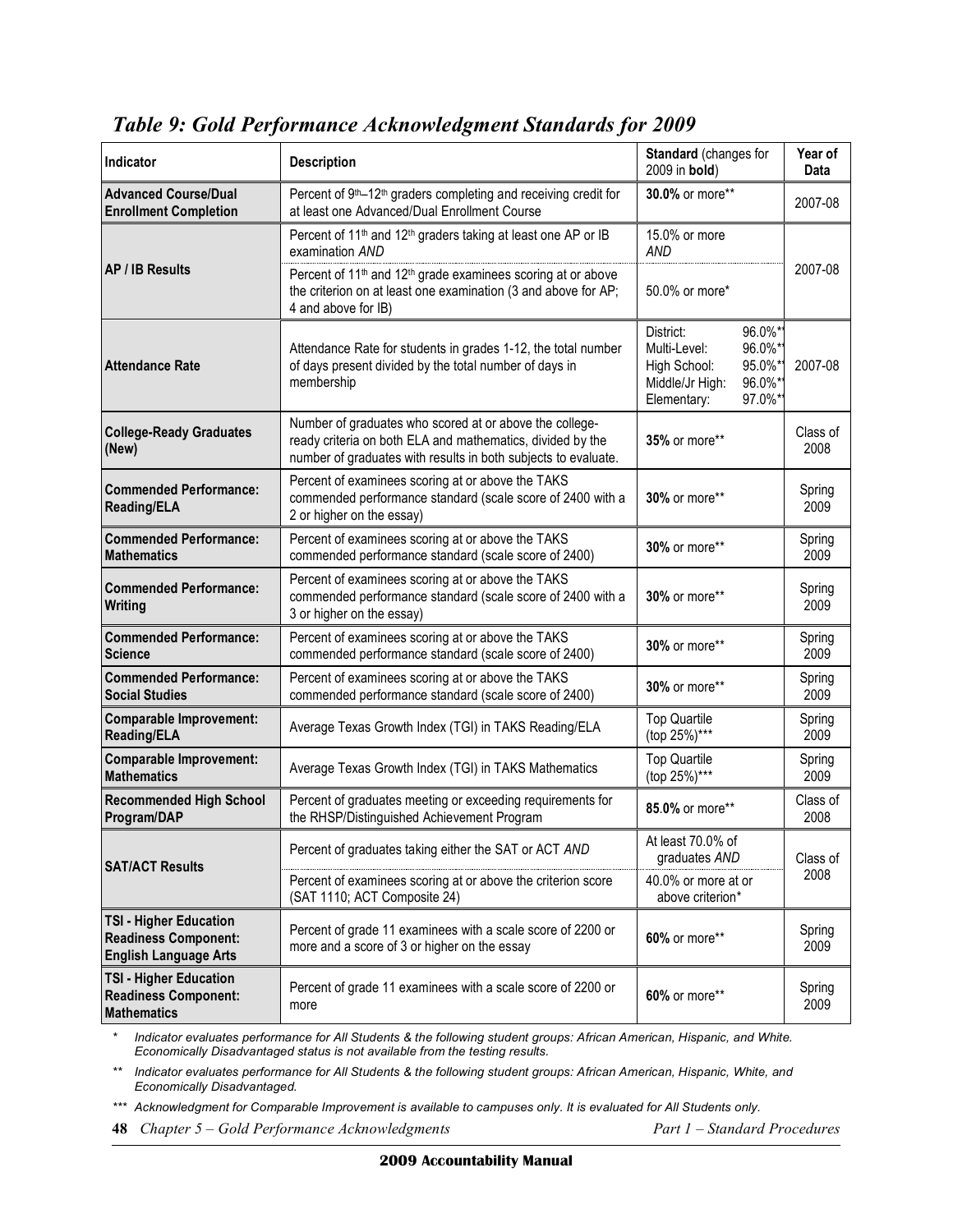# **Acknowledgment Indicators**

# **ADVANCED COURSE/DUAL ENROLLMENT COMPLETION**

This indicator is based on a count of students who complete and receive credit for at least one advanced course in grades 9-12. Advanced courses include dual enrollment courses. Dual enrollment courses are those for which a student gets both high school and college credit. See *Appendix D – Data Sources* for a link to a list of advanced courses.

- **Who is eligible:** Districts and campuses with grades 9, 10, 11, and/or 12 that have a rating of *Academically Acceptable* or higher.
- **Standard:** For acknowledgment on this indicator, at least 30.0% of the 2007-08 students in grades 9 through 12 must receive credit for at least one advanced course.
- **Student Groups:** Performance is evaluated for All Students and the following student groups: African American, Hispanic, White, and Economically Disadvantaged.

# **Methodology:**

number of students in grades 9 through 12 who received credit for at least one advanced course

number of students in grades 9 through 12 who completed at least one course

- **Minimum Size Requirements:** All Students results are always evaluated, regardless of the number of students. Student groups may or may not be evaluated, depending on their size:
	- If there are fewer than 30 students in the student group, it is not evaluated separately.
	- If there are 30 to 49 students within the student group and the student group comprises at least 10% of All Students, it is evaluated.
	- If the student group has at least 50 students, it is evaluated.

# **Year of Data:** 2007-08

**Data Source:** PEIMS submission 3 (June 2008)

# **Other Information:**

- *Special Education.* Performance of students served by special education is included in this measure.
- *Rounding.* All calculations are expressed as a percent, rounded to one decimal point. For example, 24.879% is rounded to 24.9%, not 25.0%. However, student group percents (minimum size requirements) are always rounded to whole numbers.

# **ADVANCED PLACEMENT/INTERNATIONAL BACCALAUREATE RESULTS**

This refers to the results of the College Board Advanced Placement (AP) examinations and the International Baccalaureate (IB) examinations taken by Texas public school students in a given school year. High school students may take these examinations, ideally upon completion of AP or IB courses, and may receive advanced placement or credit, or both, upon entering college. Generally, colleges will award credit or advanced placement for scores of 3, 4, or 5 on AP examinations and scores of 4, 5, 6, or 7 on IB examinations. Requirements vary by college and by subject tested.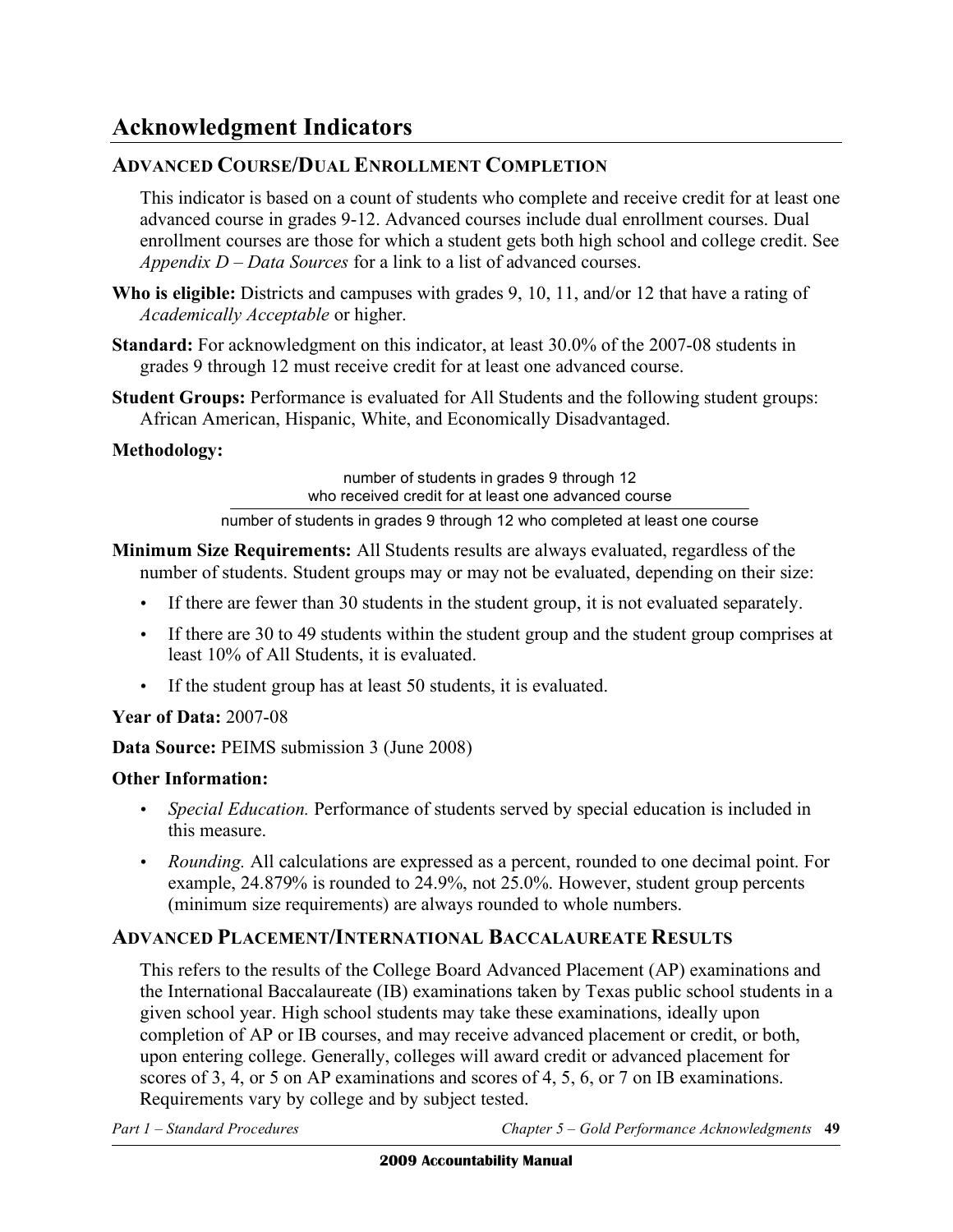**Who is eligible:** Districts and campuses with grades 11 and/or 12 that have a rating of *Academically Acceptable* or higher.

**Standard:** For acknowledgment on this indicator, the campus or district must meet both a participation and a performance standard. It must:

- have 15.0% or more of its non-special education  $11<sup>th</sup>$  and  $12<sup>th</sup>$  graders taking at least one AP or IB examination; *and* of those tested,
- have 50.0% or more scoring at or above the criterion score on at least one examination.

**Student Groups:** Performance is evaluated for All Students and the following student groups: African American, Hispanic, and White.

# **Methodology:**

*Participation:* 

number of  $11<sup>th</sup>$  and  $12<sup>th</sup>$  graders taking at least one AP or IB examination total non-special education students enrolled in 11<sup>th</sup> and 12<sup>th</sup> grades

*and* 

*Performance:* 

number of  $11^{th}$  and  $12^{th}$  graders with at least one score at or above the criterion score number of 11<sup>th</sup> and 12<sup>th</sup> graders with at least one AP or IB examination

- **Minimum Size Requirements:** All Students results are always evaluated, regardless of the number of test takers or number of non-special education students enrolled in the 11<sup>th</sup> and  $12<sup>th</sup>$  grades. To be included in the evaluation for GPA, a student group must have:
	- in the numerator of the participation measure: at least 10 test takers; and,
	- in the denominator of the participation measure: at least 30 non-special education  $11<sup>th</sup>$ and  $12<sup>th</sup>$  graders;
		- $\circ$  if there are 30 to 49 students and the student group comprises at least 10% of All Students, it is evaluated; or
		- o if the student group has at least 50 students, it is evaluated.

**Year of Data:** 2007-08

**Data Source:** The College Board; The International Baccalaureate Organization; and PEIMS submission 1 (October 2007)

- • *Criterion Score.* The criterion score is 3 or above on Advanced Placement tests and 4 or above on International Baccalaureate examinations.
- *Special Education.* For *participation*, 11<sup>th</sup> and 12<sup>th</sup> graders served by special education who take an AP or IB examination are included in the numerator, but not the denominator. This may have a slight positive effect on the percent reported.
- • *Rounding.* All calculations are expressed as a percent, rounded to one decimal point. For example, 49.877% is rounded to 49.9%, not 50.0%. However, student group percents (minimum size requirements) are always rounded to whole numbers.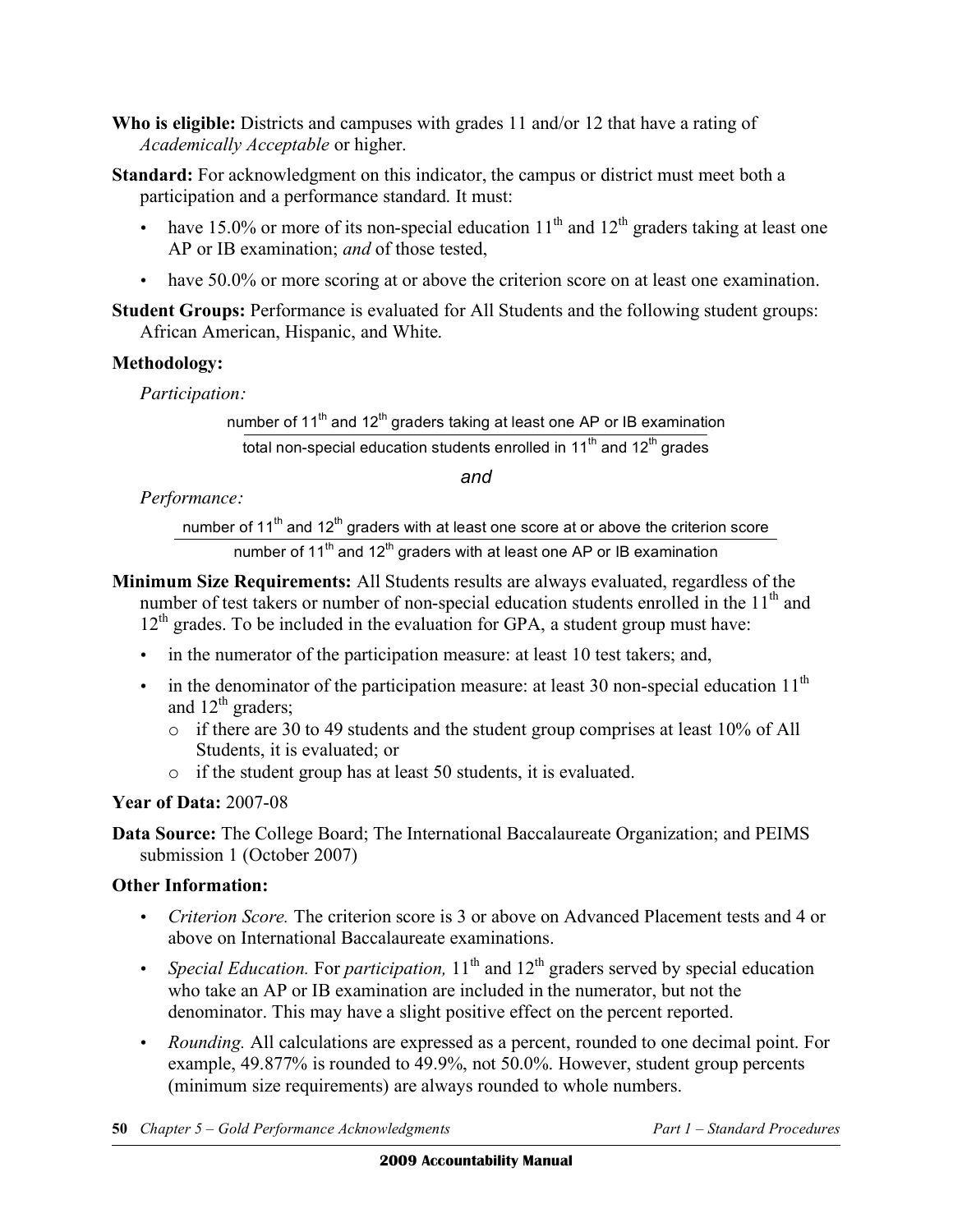# **ATTENDANCE RATE**

Attendance rates are based on student attendance for the entire school year for students in grades 1-12.

Who is eligible: Districts and campuses whose grade span is within grades 1-12 and have a rating of *Academically Acceptable* or higher.

# **Standard:** (Variable)

- District/Multi-Level campuses.... At least 96.0%
- Middle School/Junior High ........ At least 96.0%
- • High School .............................. At least 95.0%
- • Elementary ................................. At least 97.0%

**Student Groups:** Performance is evaluated for All Students and the following student groups: African American, Hispanic, White, and Economically Disadvantaged.

# **Methodology:**

total number of days students in grades 1-12 were present in 2007-08

total number of days students in grades 1-12 were in membership in 2007-08

- **Minimum Size Requirements:** For attendance, the minimum size is based on total days in membership rather than individual student counts. Student groups may or may not be evaluated, depending on their size:
	- If there are fewer than 5,400 total days in membership (30 students x 180 school days) for the student group, it is not evaluated separately.
	- If there are 5,400 to 8,999 total days in membership and the student group comprises at least 10% of All Students total days in membership, it is evaluated.
	- If there are at least 9,000 total days in membership (50 students x 180 school days) for the student group, it is evaluated.

**Year of Data:** 2007-08

**Data Source:** PEIMS submission 3 (June 2008)

- *Campus Type.* The campus type (elementary, high school, etc.) is assigned using the low and high grades taught as determined from the 2008-09 PEIMS submission 1 enrollment records. Multi-level campuses are those that provide instruction in both the elementary and secondary grade level categories. Examples are K-12, K-8, and 6-12 campuses.
- *Time Span.* Attendance for the entire school year is used.
- *Special Education*. This measure includes students served by special education.
- • *Rounding.* All calculations are expressed as a percent, rounded to one decimal point. For example, 95.877% is rounded to 95.9%, not 96.0%. However, student group percents (minimum size requirements) are always rounded to whole numbers.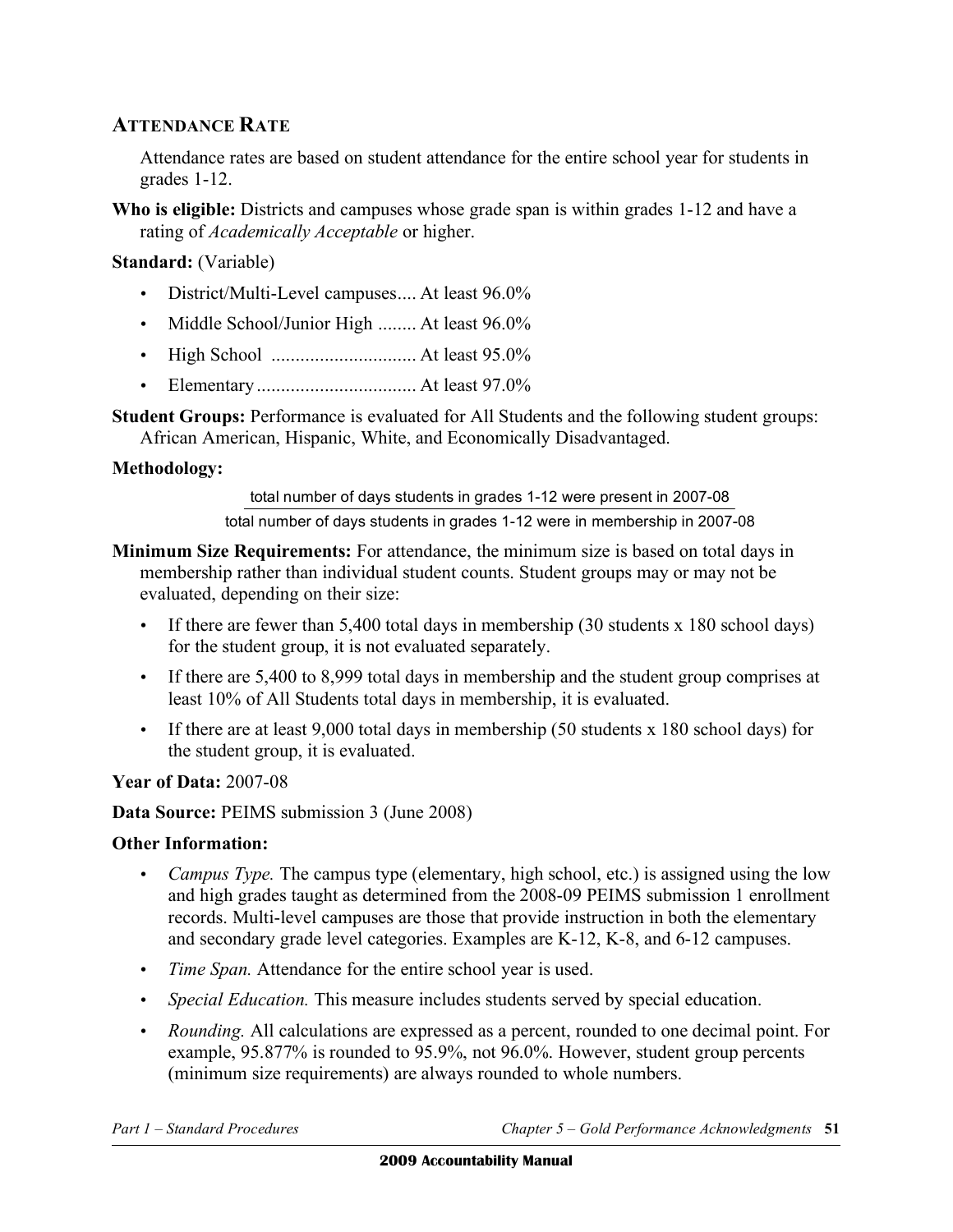# **COLLEGE-READY GRADUATES**

A new GPA indicator, College-Ready Graduates, has been added to the GPA system for the 2009 rating cycle. To be considered college-ready as defined by this indicator, a graduate must have met or exceeded the college-ready criteria on the TAKS exit-level test, or the SAT test, or the ACT test. This indicator has been reported on the AEIS reports since 2006-07. As a GPA indicator, it will be evaluated only for performance on both ELA and mathematics combined.

- **Who is eligible:** Districts and campuses with graduates in the class of 2008 that have a rating of *Academically Acceptable* or higher.
- **Standard:** For acknowledgment on this indicator, at least 35% of the class of 2008 graduates must have scored at or above the college-ready criteria for both ELA and mathematics.
- **Student Groups:** Performance is evaluated for All Students and the following student groups: African American, Hispanic, White, and Economically Disadvantaged.

# **Methodology:**

number of graduates who scored at or above the college-ready criteria on both ELA & mathematics number of graduates (class of 2008) with results in both subjects to evaluate

- **Minimum Size Requirements:** All Students results are always evaluated, regardless of the number of test takers. Student groups may or may not be evaluated, depending on their size:
	- If there are fewer than 30 test takers in the student group, it is not evaluated separately.
	- If there are 30 to 49 students within the student group and the student group comprises at least 10% of All Students, it is evaluated.
	- If the student group has at least 50 students, it is evaluated.

# **Year of Data**: Class of 2008

**Data Source**: Pearson; the College Board; ACT Inc.; and PEIMS submission 1 (October 2008)

# **Other Information:**

• *Criteria Scores.* The table below details the criteria scores by subject that must be met for a graduate to be considered college-ready on this indicator.

| Subject            | <b>Exit-Level TAKS</b>                                         |           | <b>SAT</b>                                                         |           | ACT                                                       |
|--------------------|----------------------------------------------------------------|-----------|--------------------------------------------------------------------|-----------|-----------------------------------------------------------|
| <b>ELA</b>         | $\geq$ 2200 scale score<br>AND.<br>a "3" or higher on<br>essay | <b>OR</b> | $\geq 500$ on Critical<br>Reading<br><b>AND</b><br>$≥$ 1070 Total* | <b>OR</b> | $\geq$ 19 on English<br><b>AND</b><br>$\geq$ 23 Composite |
| <b>Mathematics</b> | $\geq$ 2200 scale score                                        | <b>OR</b> | $\geq$ 500 on Mathematics<br><b>AND</b><br>$≥ 1070$ Total*         | OR        | $\geq$ 19 on Mathematics<br>AND<br>$\geq$ 23 Composite    |

*\* "Total" is the sum of Critical Reading and Mathematics. It does not include Writing.* 

- *TAKS (Accommodated)*. Grade 11 students who take the TAKS (Accommodated) ELA test or the TAKS (Accommodated) mathematics test are included in this indicator.
- **52** *Chapter 5 Gold Performance Acknowledgments Part 1 Standard Procedures*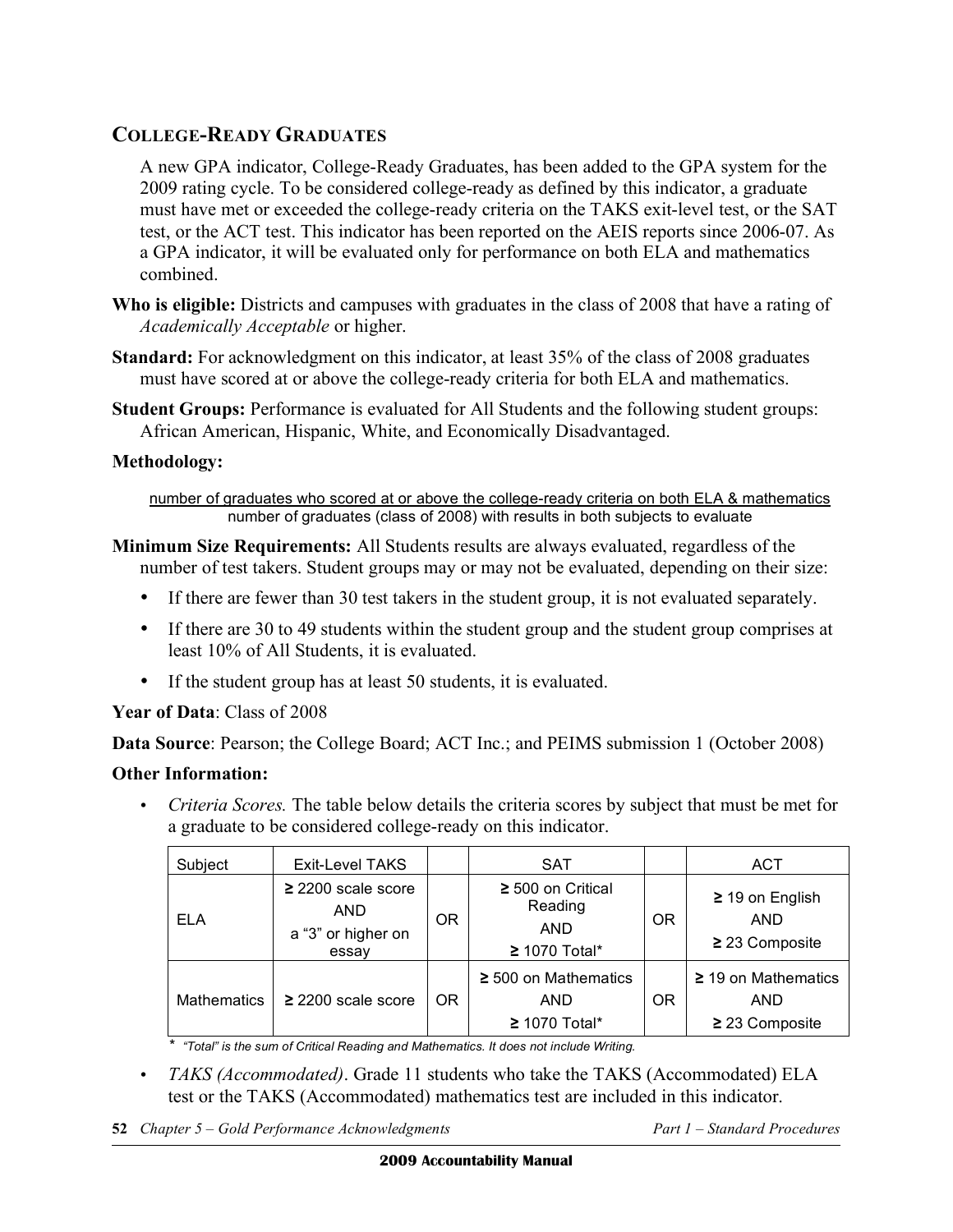- *Pairing.* Campuses that are paired because they do not have their own TAKS data are not eligible for acknowledgment on College-Ready Graduates*.*
- *Special Education*. Performance of students served by special education who took the TAKS, or TAKS (Accommodated) in grade 11, is included in this measure.
- • *Rounding.* All calculations are expressed as a percent, rounded to whole numbers. For example, 34.877% is rounded to 35%. Student group percents (minimum size requirements) are also rounded to whole numbers.

# **COMMENDED PERFORMANCE: READING/ELA**

TAKS Commended Performance is the highest performance level set by the State Board of Education on the TAKS. Students who achieve Commended Performance have performed at a level that is considerably above the state passing standard and have shown a thorough understanding of the knowledge and skills at the grade level tested.

- **Who is eligible:** Districts and campuses that test students on TAKS reading (grades 3, 4, 5, 6, 7, 8, & 9) or English language arts (grades 10 & 11) and have a rating of *Academically Acceptable* or higher.
- **Standard:** For acknowledgment on this indicator, the campus or district must have 30% or more of its examinees scoring at or above the Commended Performance standard.
- **Student Groups:** Performance is evaluated for All Students and the following student groups: African American, Hispanic, White, and Economically Disadvantaged.

# **Methodology:**

number of examinees achieving *Commended Performance* on reading or ELA

total number of examinees in reading or ELA

- **Minimum Size Requirements:** All Students results are always evaluated, regardless of the number of test takers. Student groups may or may not be evaluated, depending on their size:
	- If there are fewer than 30 test takers in the student group, it is not evaluated separately.
	- If there are 30 to 49 students within the student group and the student group comprises at least 10% of All Students, it is evaluated.
	- If the student group has at least 50 students, it is evaluated.

# **Year of Data:** 2008-09

# **Data Source:** Pearson

- *Scale Score.* For reading, Commended Performance is a scale score of 2400 or more. For ELA, a scale score of 2400 or more with a score of 2 or higher on the essay is required to be commended.
- • *Student Success Initiative.* Students who meet the Commended Performance standard in either the March or April administrations of TAKS reading for grades 3, 5, and 8 are included.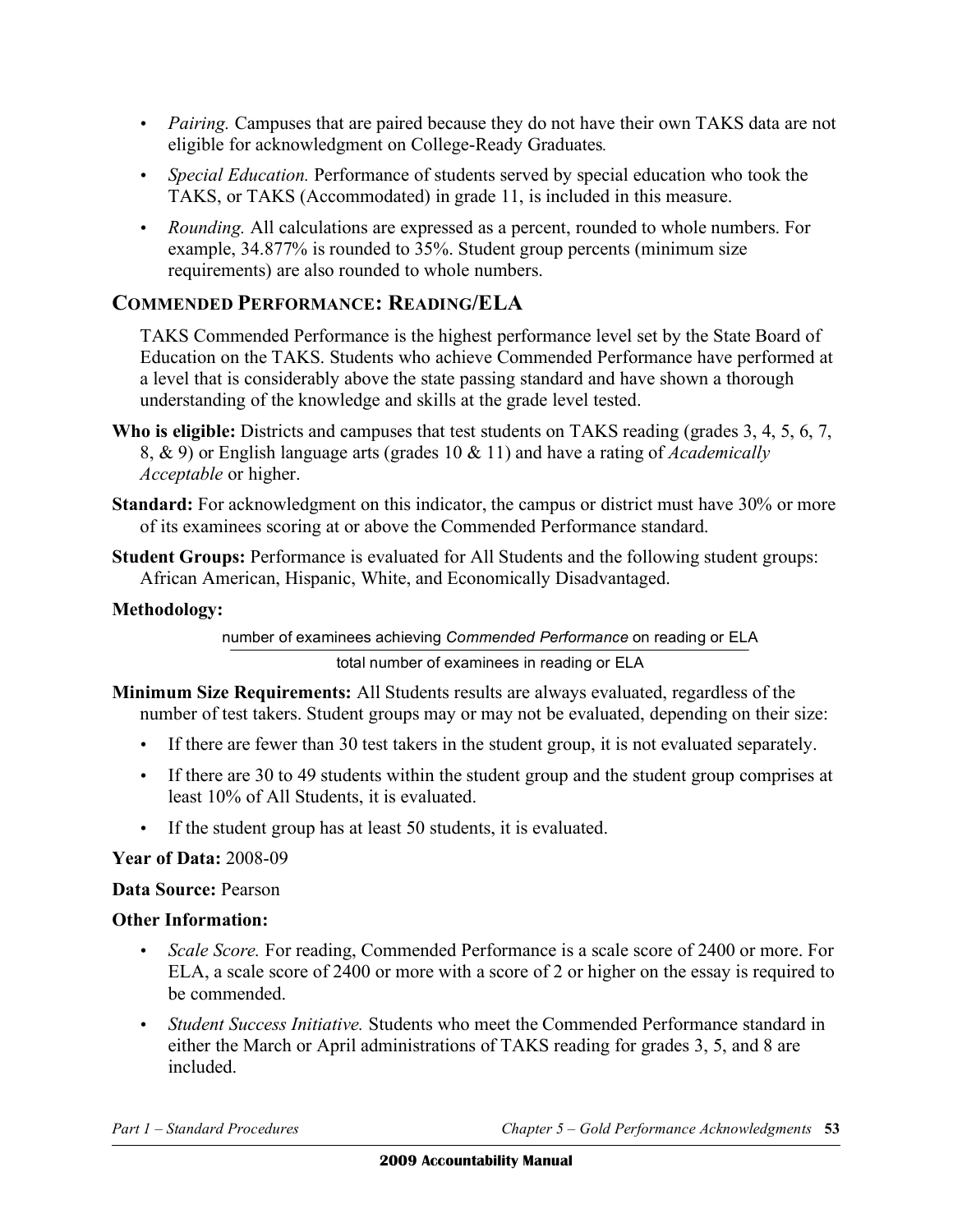- • *TAKS (Accommodated)*. Grade 11 students who take the TAKS (Accommodated) ELA test are included in this indicator.
- *Mobility*. Students who move between campuses after October 31, 2008 and before the date of testing are not included in the evaluation of campuses; students who move between districts after October 31, 2008 and before the date of testing are not included in the evaluation of districts. See *Table 4 – Accountability Subset* in *Chapter 2* for more information.
- *Pairing.* Campuses that are paired because they do not have their own TAKS data are not eligible for acknowledgment on Commended Performance*.*
- *Special Education.* Performance of students served by special education who took the TAKS, or TAKS (Accommodated) in grade 11, is included in this measure.
- • *Rounding.* All calculations are expressed as a percent, rounded to whole numbers. For example, 24.877% is rounded to 25%. Student group percents (minimum size requirements) are also rounded to whole numbers.

# **COMMENDED PERFORMANCE: MATHEMATICS**

TAKS Commended Performance is the highest performance level set by the State Board of Education on the TAKS. Students who achieve Commended Performance have performed at a level that is considerably above the state passing standard and have shown a thorough understanding of the knowledge and skills at the grade level tested.

- **Who is eligible:** Districts and campuses that test students on TAKS mathematics (grades 3, 4, 5, 6, 7, 8, 9, 10, & 11) and have a rating of *Academically Acceptable* or higher.
- **Standard:** For acknowledgment on this indicator, the campus or district must have 30% or more of its examinees scoring at or above the Commended Performance standard.
- **Student Groups:** Performance is evaluated for All Students and the following student groups: African American, Hispanic, White, and Economically Disadvantaged.

# **Methodology:**

number of examinees achieving *Commended Performance* on mathematics

#### total number of examinees in mathematics

- **Minimum Size Requirements:** All Students results are always evaluated, regardless of the number of test takers. Student groups may or may not be evaluated, depending on their size:
	- If there are fewer than 30 test takers in the student group, it is not evaluated separately.
	- If there are 30 to 49 students within the student group and the student group comprises at least 10% of All Students, it is evaluated.
	- If the student group has at least 50 students, it is evaluated.

**Year of Data:** 2008-09

#### **Data Source:** Pearson

- • *Scale Score.* Commended Performance is a scale score of 2400 or more on the TAKS.
- **54** *Chapter 5 Gold Performance Acknowledgments Part 1 Standard Procedures*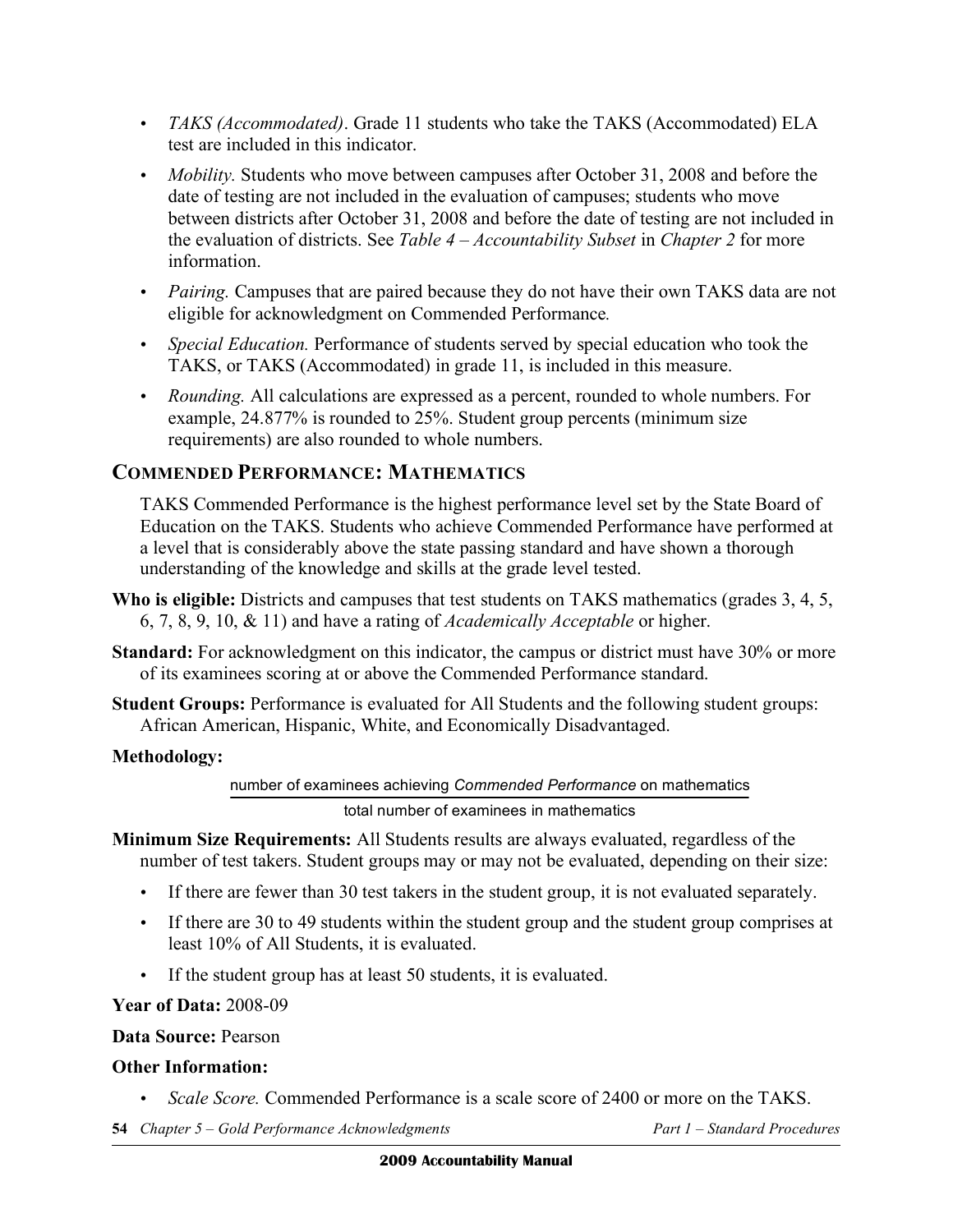- • *Student Success Initiative.* Students who meet the Commended Performance standard in either the April or May administrations of TAKS mathematics for grades 5 and 8 are included.
- • *TAKS (Accommodated)*. Grade 11 students who take the TAKS (Accommodated) mathematics test are included in this indicator.
- *Mobility*. Students who move between campuses after October 31, 2008 and before the date of testing are not included in the evaluation of campuses; students who move between districts after October 31, 2008 and before the date of testing are not included in the evaluation of districts. See *Table 4 – Accountability Subset* in *Chapter 2* for more information.
- *Pairing.* Campuses that are paired because they do not have their own TAKS data are not eligible for acknowledgment on Commended Performance*.*
- *Special Education*. Performance of students served by special education who took the TAKS, or TAKS (Accommodated) in grade 11, is included in this measure.
- • *Rounding.* All calculations are expressed as a percent, rounded to whole numbers. For example, 24.877% is rounded to 25%. Student group percents (minimum size requirements) are also rounded to whole numbers.

# **COMMENDED PERFORMANCE: WRITING**

TAKS Commended Performance is the highest performance level set by the State Board of Education on the TAKS. Students who achieve Commended Performance have performed at a level that is considerably above the state passing standard and have shown a thorough understanding of the knowledge and skills at the grade level tested.

- **Who is eligible:** Districts and campuses that test students on TAKS writing (grades 4 & 7) and have a rating of *Academically Acceptable* or higher.
- **Standard:** For acknowledgment on this indicator, the campus or district must have 30% or more of its examinees scoring at or above the Commended Performance standard.
- **Student Groups: Performance is evaluated for All Students and the following student groups:** African American, Hispanic, White, and Economically Disadvantaged.

# **Methodology:**

# number of examinees achieving *Commended Performance* on writing total number of examinees in writing

- **Minimum Size Requirements:** All Students results are always evaluated, regardless of the number of test takers. Student groups may or may not be evaluated, depending on their size:
	- If there are fewer than 30 test takers in the student group, it is not evaluated separately.
	- If there are 30 to 49 students within the student group and the student group comprises at least 10% of All Students, it is evaluated.
	- • If the student group has at least 50 students, it is evaluated.

# **Year of Data:** 2008-09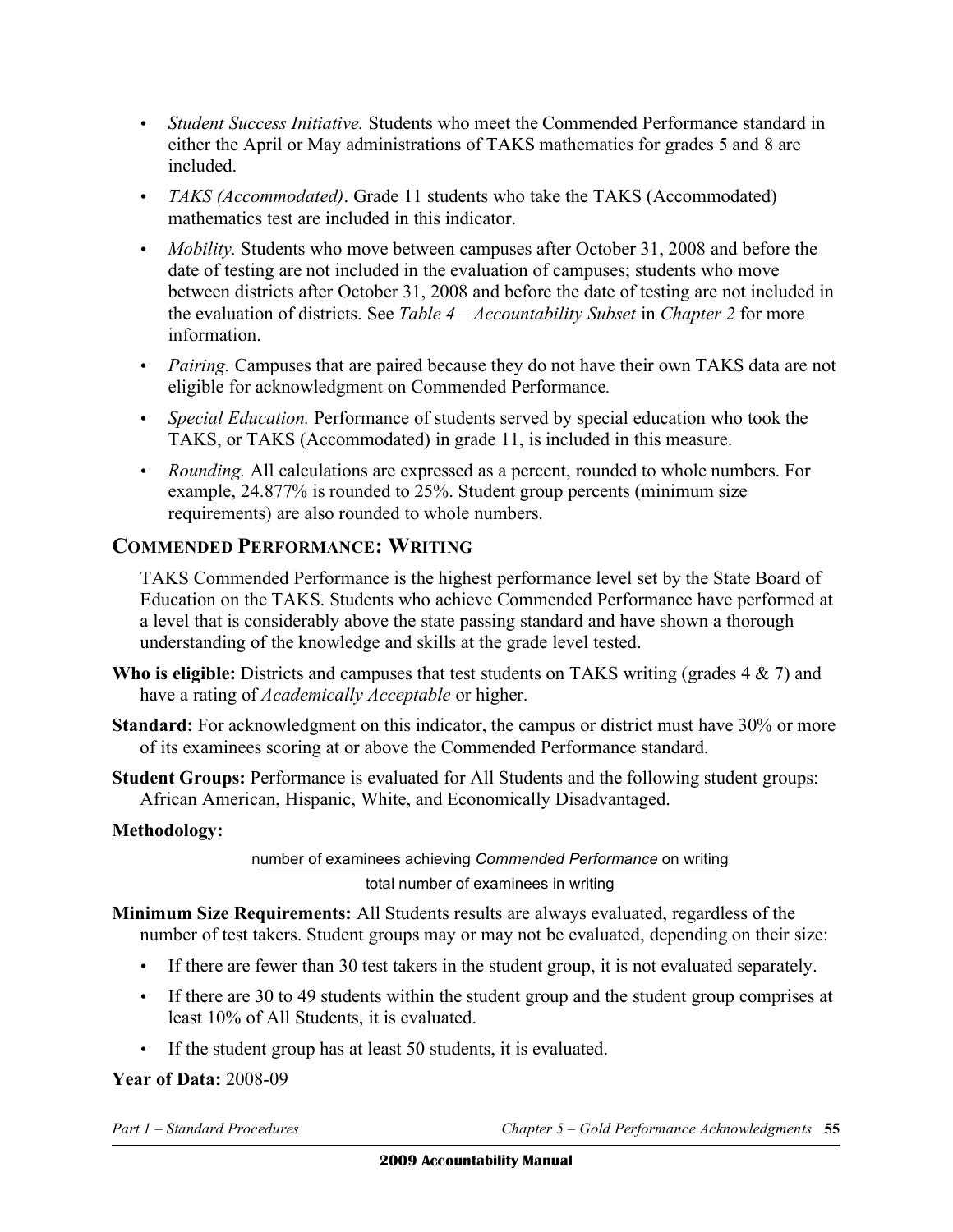### **Data Source:** Pearson

#### **Other Information:**

- *Scale Score.* Commended Performance is a scale score of 2400 or more with a score of 3 or higher on the essay.
- *Mobility*. Students who move between campuses after October 31, 2008 and before the date of testing are not included in the evaluation of campuses; students who move between districts after October 31, 2008 and before the date of testing are not included in the evaluation of districts. See *Table 4 – Accountability Subset* in *Chapter 2* for more information.
- *Pairing.* Campuses that are paired because they do not have their own TAKS data are not eligible for acknowledgment on Commended Performance*.*
- • *Special Education.* Performance of students served by special education who took the TAKS is included in this measure.
- • *Rounding.* All calculations are expressed as a percent, rounded to whole numbers. For example, 24.877% is rounded to 25%. Student group percents (minimum size requirements) are also rounded to whole numbers.

# **COMMENDED PERFORMANCE: SCIENCE**

TAKS Commended Performance is the highest performance level set by the State Board of Education on the TAKS. Students who achieve Commended Performance have performed at a level that is considerably above the state passing standard and have shown a thorough understanding of the knowledge and skills at the grade level tested.

- **Who is eligible:** Districts and campuses that test students on TAKS science (grades 5, 8, 10, & 11) and have a rating of *Academically Acceptable* or higher.
- **Standard:** For acknowledgment on this indicator, the campus or district must have 30% or more of its examinees scoring at or above the Commended Performance standard.
- **Student Groups:** Performance is evaluated for All Students and the following student groups: African American, Hispanic, White, and Economically Disadvantaged.

#### **Methodology:**

number of examinees achieving *Commended Performance* on science total number of examinees in science

- **Minimum Size Requirements:** All Students results are always evaluated, regardless of the number of test takers. Student groups may or may not be evaluated, depending on their size:
	- If there are fewer than 30 test takers in the student group, it is not evaluated separately.
	- If there are 30 to 49 students within the student group and the student group comprises at least 10% of All Students, it is evaluated.
	- If the student group has at least 50 students, it is evaluated.

#### **Year of Data:** 2008-09

#### **Data Source:** Pearson

**56** *Chapter 5 – Gold Performance Acknowledgments Part 1 – Standard Procedures*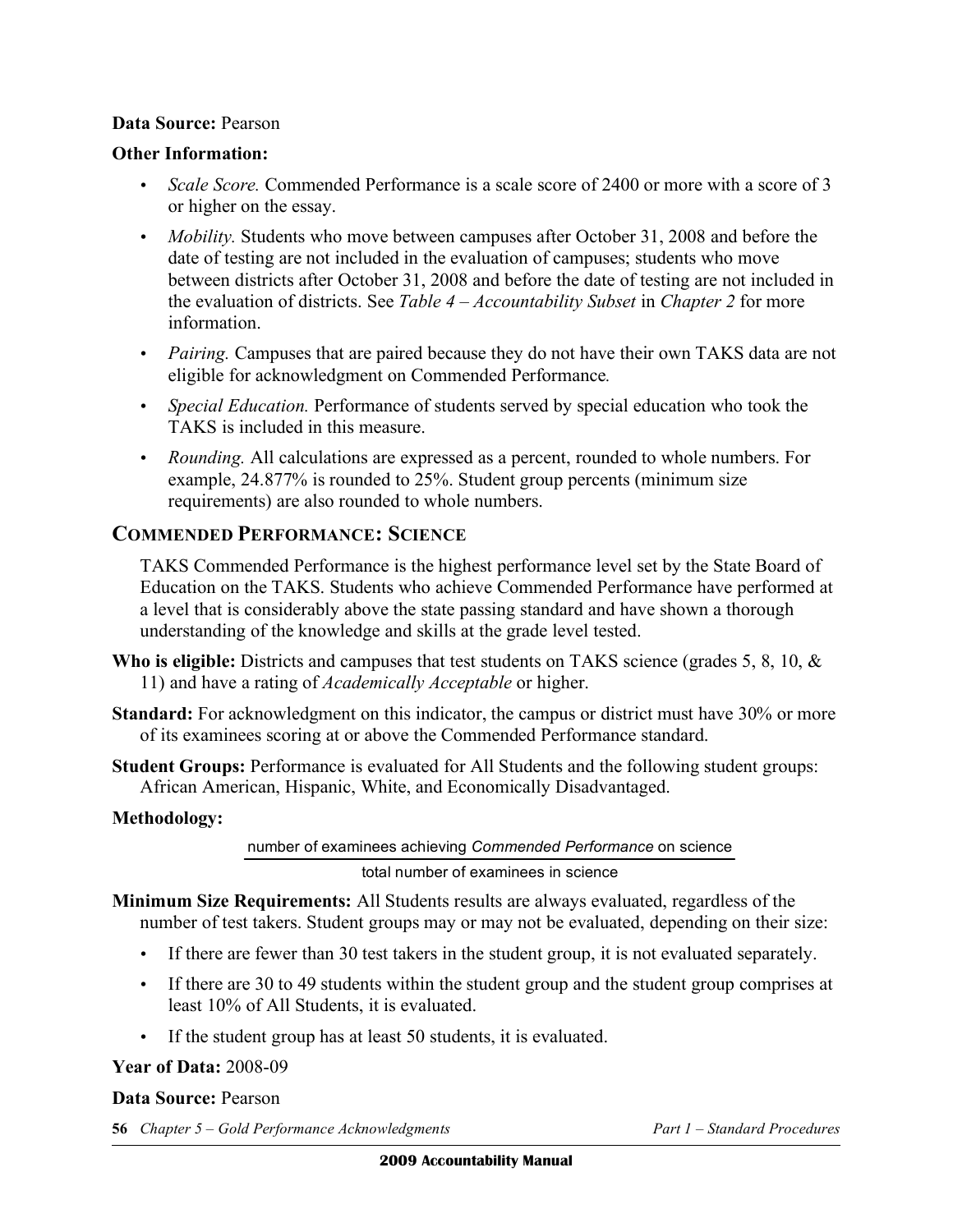### **Other Information:**

- *Scale Score.* Commended Performance is a scale score of 2400 or more on the TAKS.
- • *TAKS (Accommodated)*. Grade 5, 8, 10 and 11 students who take the TAKS (Accommodated) science test (including grade 5 Spanish) are included in this indicator.
- *Mobility*. Students who move between campuses after October 31, 2008 and before the date of testing are not included in the evaluation of campuses; students who move between districts after October 31, 2008 and before the date of testing are not included in the evaluation of districts. See *Table 4 – Accountability Subset* in *Chapter 2* for more information.
- *Pairing.* Campuses that are paired because they do not have their own TAKS data are not eligible for acknowledgment on Commended Performance.
- • *Special Education.* Performance of students served by special education who took the TAKS or TAKS (Accommodated) is included in this measure.
- • *Rounding.* All calculations are expressed as a percent, rounded to whole numbers. For example, 24.877% is rounded to 25%. Student group percents (minimum size requirements) are also rounded to whole numbers.

# **COMMENDED PERFORMANCE: SOCIAL STUDIES**

TAKS Commended Performance is the highest performance level set by the State Board of Education on the TAKS. Students who achieve Commended Performance have performed at a level that is considerably above the state passing standard and have shown a thorough understanding of the knowledge and skills at the grade level tested.

- Who is eligible: Districts and campuses that test students on TAKS social studies (grades 8, 10, & 11) and have a rating of *Academically Acceptable* or higher.
- **Standard:** For acknowledgment on this indicator, the campus or district must have 30% or more of its examinees scoring at or above the Commended Performance standard.
- **Student Groups:** Performance is evaluated for All Students and the following student groups: African American, Hispanic, White, and Economically Disadvantaged.

#### **Methodology:**

number of examinees achieving *Commended Performance* on social studies total number of examinees in social studies

- **Minimum Size Requirements:** All Students results are always evaluated, regardless of the number of test takers. Student groups may or may not be evaluated, depending on their size:
	- If there are fewer than 30 test takers in the student group, it is not evaluated separately.
	- If there are 30 to 49 students within the student group and the student group comprises at least 10% of All Students, it is evaluated.
	- If the student group has at least 50 students, it is evaluated.

#### **Year of Data:** 2008-09

#### **Data Source:** Pearson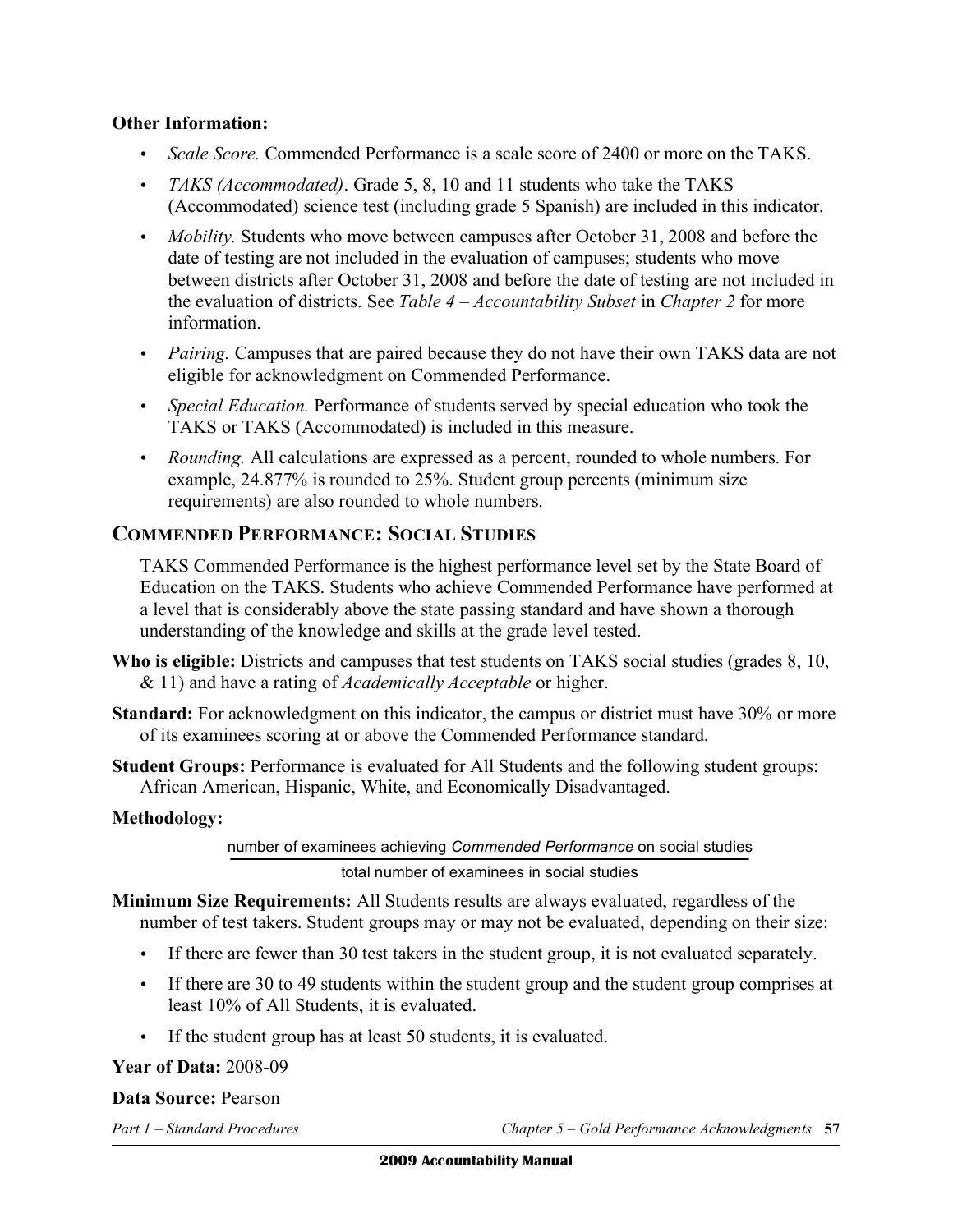# **Other Information:**

- *Scale Score.* Commended Performance is a scale score of 2400 or more on the TAKS.
- *TAKS (Accommodated)*. Grade 8, 10, & 11 students who take the TAKS (Accommodated) social studies test are included in this indicator.
- *Mobility*. Students who move between campuses after October 31, 2008 and before the date of testing are not included in the evaluation of campuses; students who move between districts after October 31, 2008 and before the date of testing are not included in the evaluation of districts. See *Table 4 – Accountability Subset* in *Chapter 2* for more information.
- *Pairing.* Campuses that are paired because they do not have their own TAKS data are not eligible for acknowledgment on Commended Performance.
- *Special Education*. Performance of students served by special education who took the TAKS or TAKS (Accommodated) is included in this measure.
- • *Rounding.* All calculations are expressed as a percent, rounded to whole numbers. For example, 24.877% is rounded to 25%. Student group percents (minimum size requirements) are also rounded to whole numbers.

# **COMPARABLE IMPROVEMENT: READING/ELA**

Comparable Improvement (CI) is a measure that calculates how student performance on the TAKS test has changed (or grown) from one year to the next, and compares the change to that of the 40 schools that are demographically most similar to the target school.

- **Who is eligible:** Campuses that test students on TAKS reading or English language arts in grades 4 - 11 and have a rating of *Academically Acceptable* or higher. Districts are not eligible because CI is not calculated at the district level.
- **Standard:** For acknowledgment on this indicator, the campus must have an average Texas Growth Index (TGI) within the top quartile (the top 25%) of their 40-member campus comparison group for reading/ELA.

**Student Groups: Performance is evaluated for All Students only.** 

**Methodology:** First, determine the campus's average Texas Growth Index:

sum of matched student TGI values for reading/ELA total number of matched students in reading/ELA

Then, determine which quartile the campus is in within its 40-member campus comparison group. See *Appendix E – Texas Growth Index and Texas Projection Measure* and *Appendix F – Campus Comparison Group* for a complete explanation of the methodology for this measure.

**Minimum Size Requirements:** Students must be matched to the spring 2008 TAKS administration—anywhere in the state—to find their prior year scale score for reading or ELA. Any campus with fewer than 10 matched students for a subject will not be assigned a quartile position.

**Year of Data:** 2009 and 2008 (Spring TAKS Administrations)

**58** *Chapter 5 – Gold Performance Acknowledgments Part 1 – Standard Procedures*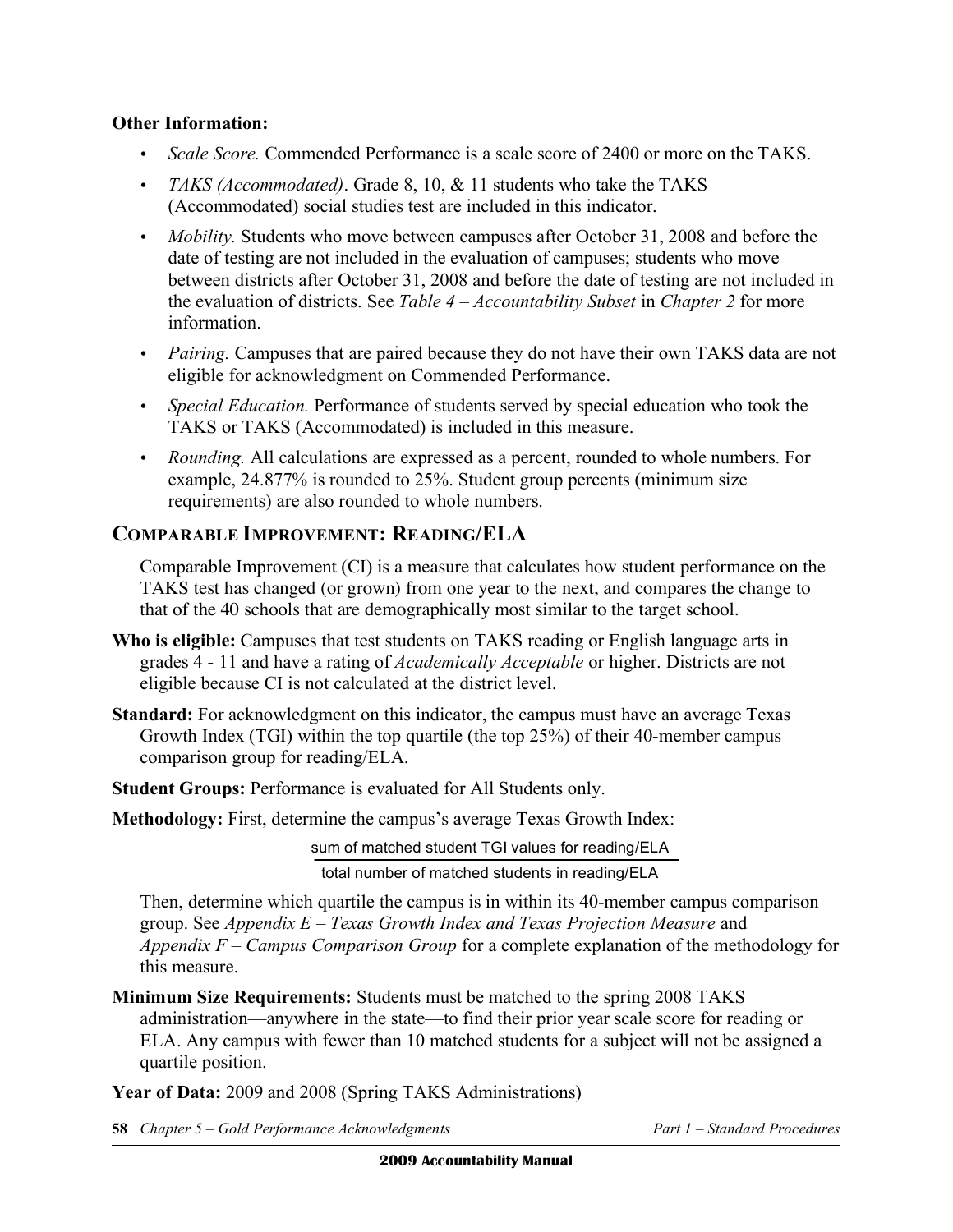# **Data Source:** Pearson

#### **Other Information:**

- *Grade 3.* Growth is not calculated for third grade test takers since that is their first TAKS test. For this reason, campuses with a high grade of 3 are not eligible for acknowledgment on CI.
- • *Student Success Initiative.* 
	- $\circ$  For grade 5 and grade 8 students who take TAKS reading in both March and April, the performance used is the score they achieved in the March administration. That student will be matched to their single grade 4 or grade 7 administration from 2008 to determine their TGI.
	- o For grade 4 students who—as third graders in 2008—took TAKS reading in both March and April 2008, the TGI is determined by matching the score they achieved on their single grade 4 administration from 2009 to the score they achieved on their March administration in 2008. The same methodology applies to grade 6 students tested as grade 5 students in 2008.
- *TAKS (Accommodated)*. Like other TAKS-based indicators, grade 11 students who take the TAKS (Accommodated) ELA test are included in the calculations for this indicator.
- *Pairing.* Campuses that are paired because they do not have their own TAKS data are not eligible for acknowledgment on CI.
- *Special Education*. Performance of students served by special education who took the TAKS is included in this measure.
- • *Rounding.* All TGI calculations are rounded to two decimal points. For example, 1.877 is rounded to 1.88, not 2. Demographic values for the 40 members of the comparison group are rounded to one decimal point. For example, 69.877% is rounded to 69.9%. Average scale scores are rounded to whole numbers. For example, 2243.44 is rounded to 2243.

# **COMPARABLE IMPROVEMENT: MATHEMATICS**

Comparable Improvement (CI) is a measure that calculates how student performance on the TAKS test has changed (or grown) from one year to the next, and compares the change to that of the 40 schools that are demographically most similar to the target school.

- Who is eligible: Campuses that test students on TAKS mathematics in grades  $4 11$  and have a rating of *Academically Acceptable* or higher. Districts are not eligible because CI is not calculated at the district level.
- **Standard:** For acknowledgment on this indicator, the campus must have an average Texas Growth Index (TGI) within the top quartile (the top 25%) of their 40-member campus comparison group for mathematics.

**Student Groups:** Performance is evaluated for All Students only.

**Methodology:** First, determine the campus's average Texas Growth Index:

sum of matched student TGI values for mathematics total number of matched students in mathematics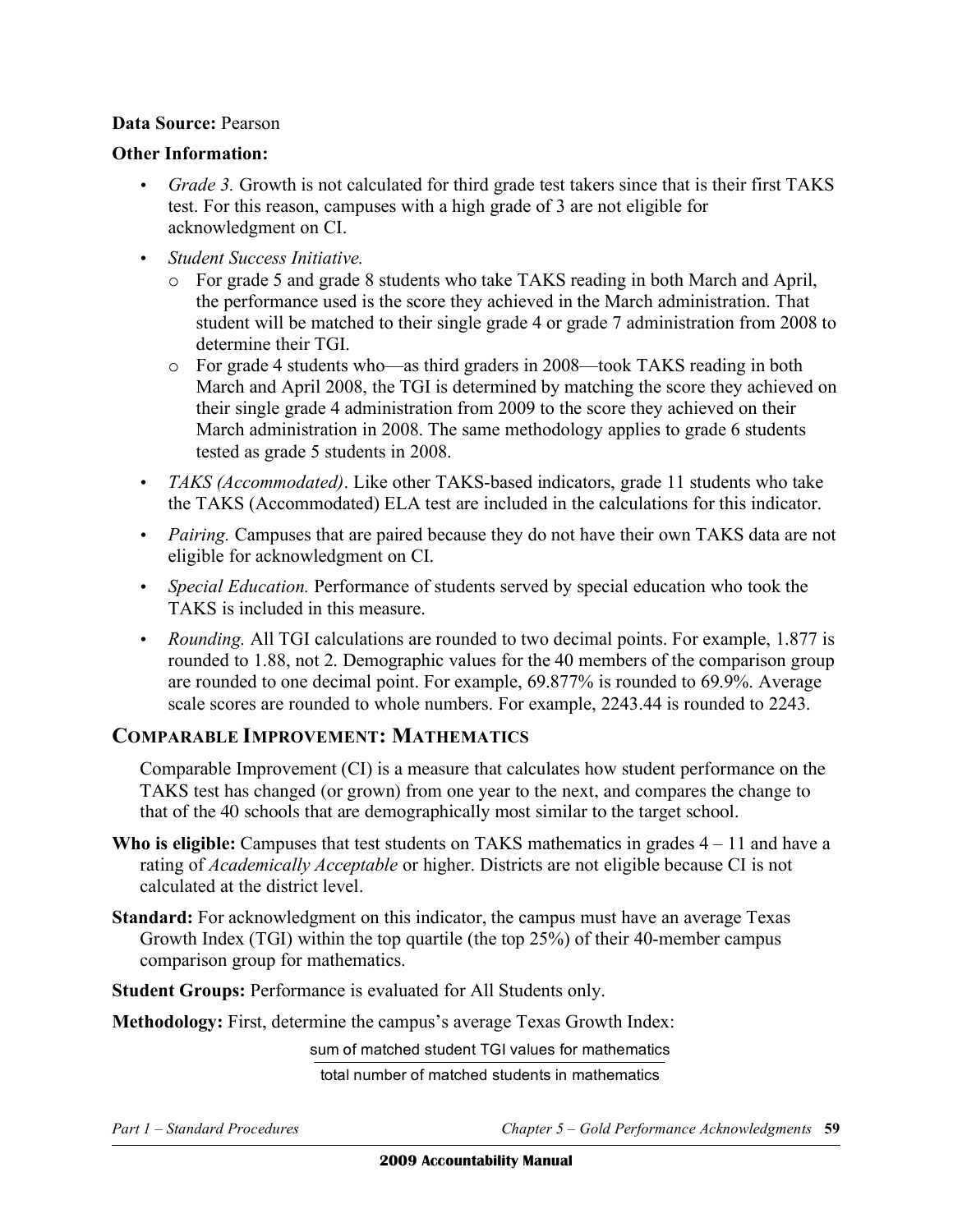Then determine which quartile the campus is in within its 40-member campus comparison group. See *Appendix E – Texas Growth Index and Texas Projection Measure* and *Appendix F – Campus Comparison Group* for a complete explanation of the methodology for this measure.

**Minimum Size Requirements:** Students must be matched to the spring 2008 TAKS administration—anywhere in the state—to find their prior year scale score for mathematics. Any campus with fewer than 10 matched students for a subject will not be assigned a quartile position.

**Year of Data:** 2009 and 2008 (Spring TAKS Administrations)

# **Data Source:** Pearson

# **Other Information:**

- *Grade 3.* Growth is not calculated for third grade test takers since that is their first TAKS test. For this reason, campuses with a high grade of 3 are not eligible for acknowledgment on CI.
- • *Student Success Initiative.* For grade 5 and grade 8 students who take TAKS mathematics in both April and May, the performance used is the score they achieved in the April administration. That student will be matched to their single grade 4 or grade 7 administration from 2008 to determine their TGI.
- *TAKS (Accommodated)*. Like other TAKS-based indicators, grade 11 students who take the TAKS (Accommodated) mathematics test are included in the calculations for this indicator.
- *Pairing.* Campuses that are paired because they do not have their own TAKS data are not eligible for acknowledgment on CI.
- *Special Education.* Performance of students served by special education who took the TAKS is included in this measure.
- *Rounding.* All TGI calculations are rounded to two decimal points. For example, 1.877 is rounded to 1.88, not 2. Demographic values for the 40 members of the comparison group are rounded to one decimal point. For example, 69.877% is rounded to 69.9%. Average scale scores are rounded to whole numbers. For example, 2243.44 is rounded to 2243.

# **RECOMMENDED HIGH SCHOOL PROGRAM/DAP**

This indicator shows the percent of graduates who were reported as having satisfied the course requirements for the Texas State Board of Education Recommended High School Program or Distinguished Achievement Program.

- **Who is eligible:** Districts and campuses that have graduates and that are rated *Academically Acceptable* or higher.
- **Standard:** For acknowledgment on this indicator, 85.0% of all 2008 graduates reported must meet or exceed the requirements for the Recommended High School Program or Distinguished Achievement Program.
- **Student Groups:** Performance is evaluated for All Students and the following student groups: African American, Hispanic, White, and Economically Disadvantaged.
- **60** *Chapter 5 Gold Performance Acknowledgments* Part 1 Standard Procedures *Part 1 Standard Procedures*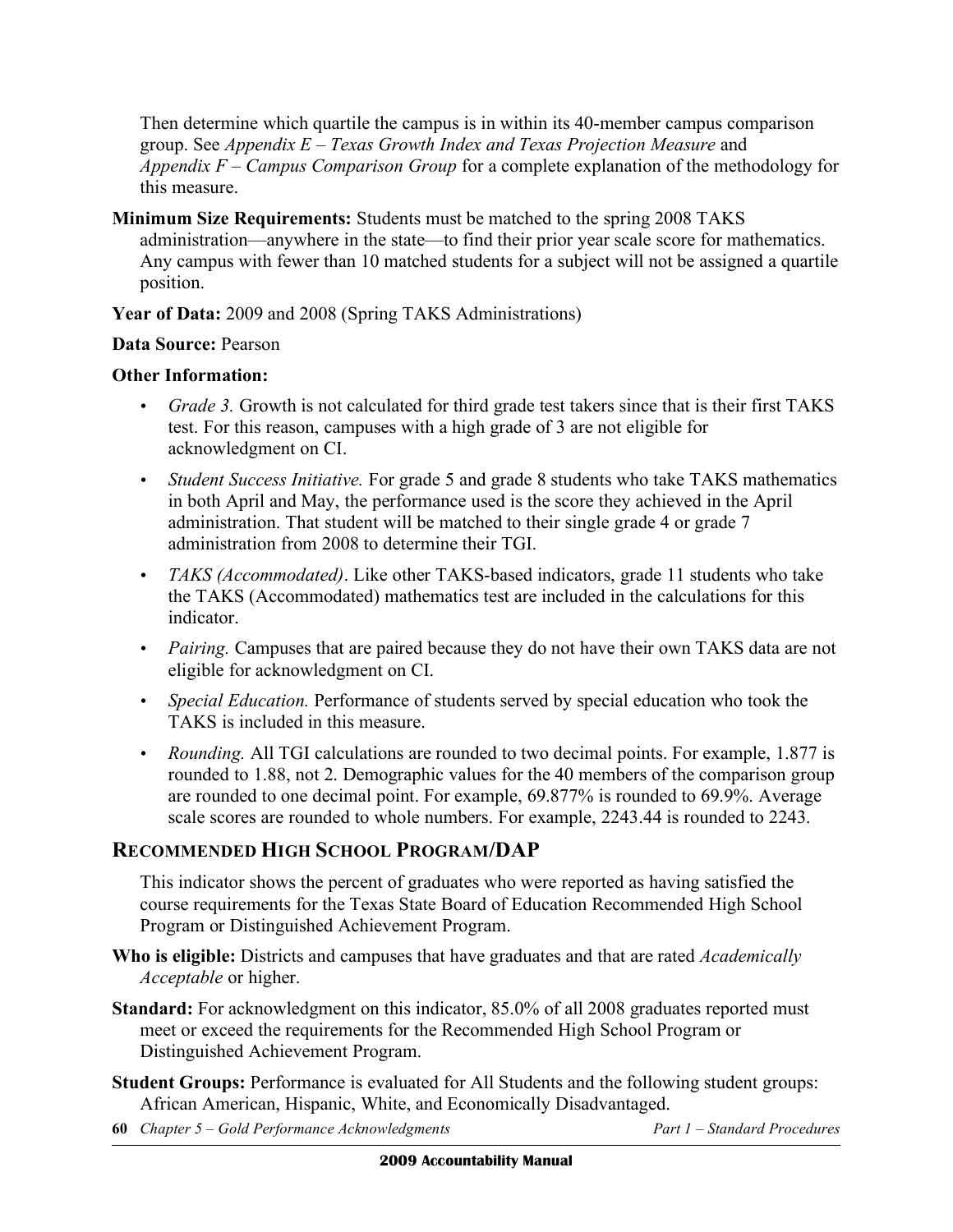### **Methodology:**

number of graduates reported with graduation codes for *Recommended High School Program* or *Distinguished Achievement Program* 

number of graduates

**Minimum Size Requirements:** All Students results are always evaluated, regardless of the number of graduates. Student groups may or may not be evaluated, depending on their size:

- If there are fewer than 30 graduates in the student group, it is not evaluated separately.
- If there are 30 to 49 graduates within the student group and the student group comprises at least 10% of All Students, it is evaluated.
- If the student group has at least 50 students, it is evaluated.

**Year of Data:** Class of 2008

**Data Source:** PEIMS submission 1 (October 2008)

#### **Other Information:**

- *Special Education.* This measure includes graduates served by special education.
- • *Rounding.* All calculations are expressed as a percent, rounded to one decimal point. For example, 79.877% is rounded to 79.9%, not 80.0%. However, student group percents (minimum size requirements) are always rounded to whole numbers.

# **SAT/ACT RESULTS**

This indicator shows the performance and participation on two college admissions tests: the College Board's SAT Reasoning Test and ACT, Inc.'s ACT Assessment.

**Who is eligible:** Districts and campuses that have graduates and that are rated *Academically Acceptable* or higher.

**Standard:** For acknowledgment on this indicator, the campus or district must meet both a participation and a performance standard. It must:

- have  $70.0\%$  or more of the class of 2008 non-special education graduates taking either the ACT or the SAT; *and* of those examinees
- have 40.0% or more scoring at or above the criterion score on at least one examination.
- **Student Groups:** Performance is evaluated for All Students and the following student groups: African American, Hispanic, and White.

#### **Methodology:**

*Participation:* 

number of graduates taking either the SAT or the ACT

total non-special education graduates

*and* 

*Performance:* 

number of examinees at or above the criterion score

number of graduates taking either the SAT or the ACT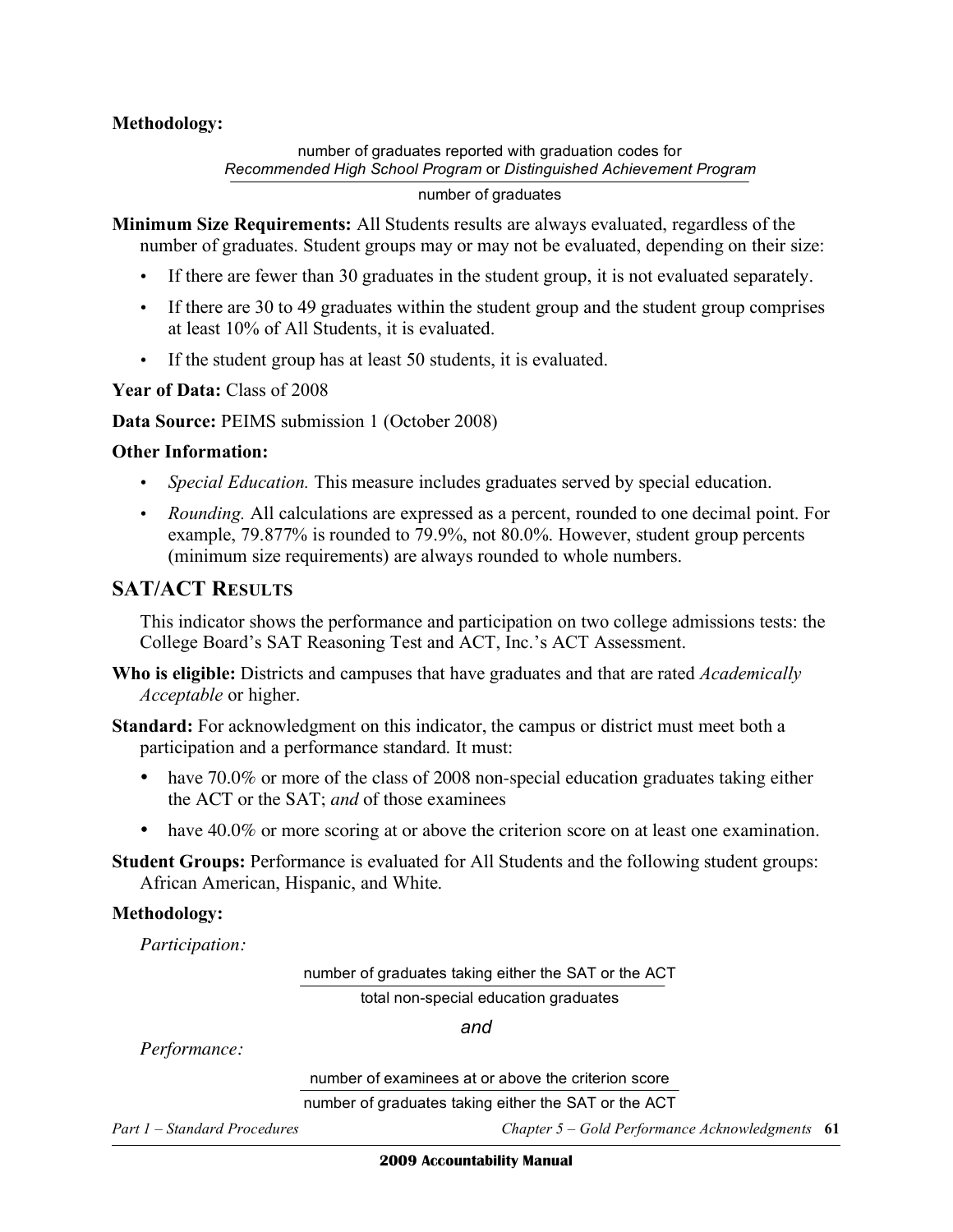- **Minimum Size Requirements:** All Students results are always evaluated, regardless of the number of test takers or graduates. To be included in the evaluation for GPA, a student group must have:
	- in the numerator of the participation measure: at least 10 test takers; and,
	- in the denominator of the participation measure: at least 30 non-special education graduates;
		- $\circ$  if there are 30 to 49 students and the student group comprises at least 10% of All Students, it is evaluated; or
		- $\circ$  if the student group has at least 50 students, it is evaluated.

# Year of Data: Class of 2008

**Data Source:** The College Board (SAT) and ACT, Inc. (ACT)

- *SAT Reasoning Test.* Although the SAT now includes a writing assessment, performance on writing is not used for determining GPA. The writing component is planned to be incorporated into this GPA indicator in the future.
- *Criterion*. The criterion score is 1110 on the SAT (the sum of the critical reading and mathematics scores) or 24 on the ACT (composite).
- *Most Recent Test.* Both testing companies annually provide the agency with information on the most recent test participation and performance of graduating seniors from all Texas public schools. Only one record is sent per student. If a student takes an ACT or SAT test more than once, the agency receives the record for the most recent examination taken, not necessarily the examination with the highest score.
- *Both Tests Taken.* If a student takes both the SAT and the ACT, the information is combined so that an unduplicated count of students is used. If the student scored above the criterion on either the SAT or ACT, that student is counted as having scored above the criterion.
- *Campus ID.* The student taking the test identifies the campus to which a score is attributed.
- • *Special Education.* For *participation*, graduates served by special education who take the ACT or SAT are included in the numerator, but not the denominator. This may have a slight positive effect on the percent reported.
- • *Rounding.* All calculations are expressed as a percent, rounded to one decimal point. For example, 69.877% is rounded to 69.9%, not 70.0%. However, student group percents (minimum size requirements) are always rounded to whole numbers.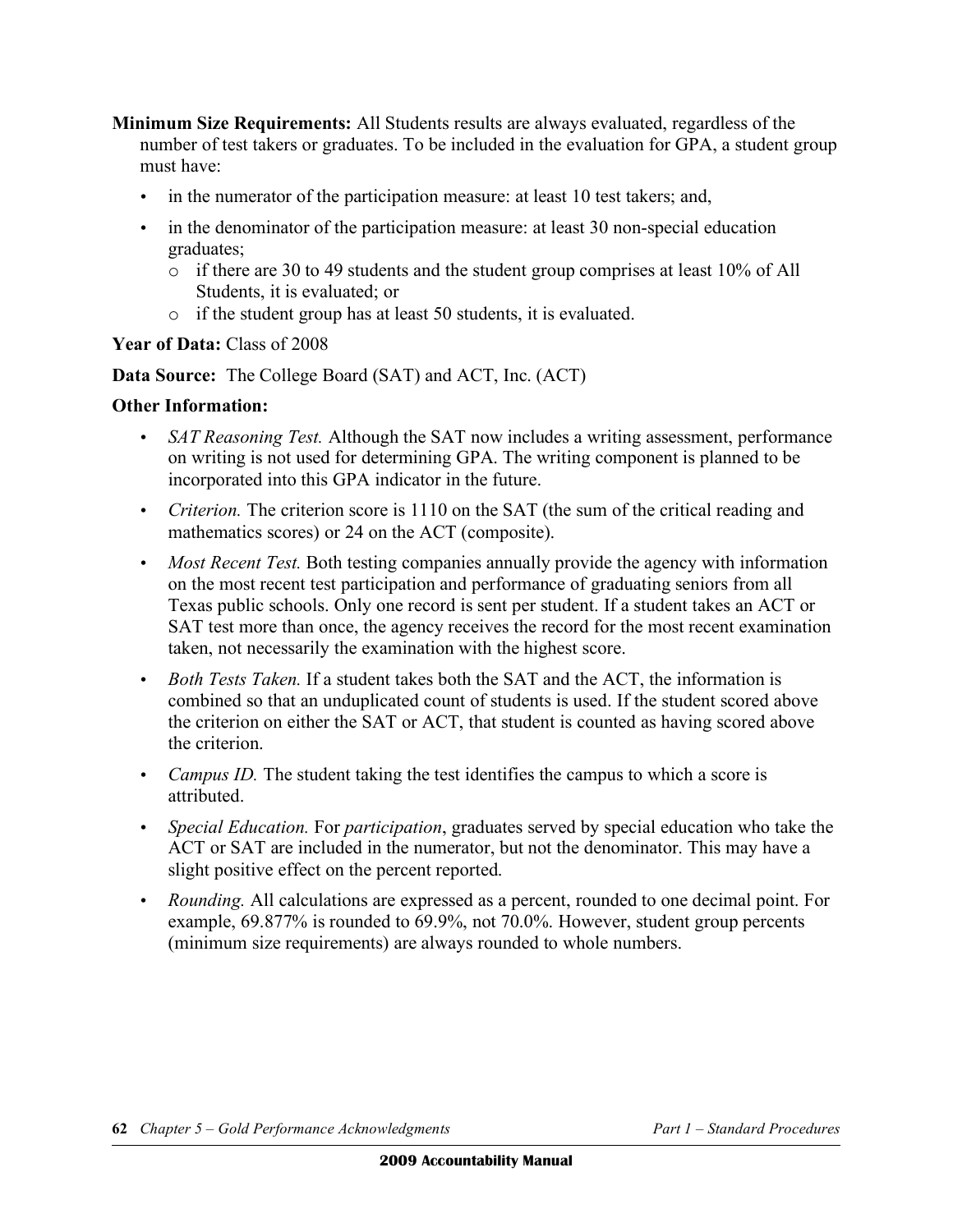# **TEXAS SUCCESS INITIATIVE (TSI) – HIGHER EDUCATION READINESS COMPONENT: ELA**

 This indicator shows the percent of grade 11 students who are considered ready to begin college-level work, based on their performance on the TAKS exit-level examination.

- **Who is eligible:** Districts and campuses that test grade 11 students on the exit-level TAKS ELA and have a rating of *Academically Acceptable* or higher.
- Standard: For acknowledgment on this indicator the campus or district must have 60% or more of its examinees scoring at or above the TSI standard. The Texas Higher Education Coordinating Board set the standard of college readiness on the exit-level TAKS at a scale score of 2200 for ELA with a score of 3 or higher on the essay.
- **Student Groups: Performance is evaluated for All Students and the following student groups:** African American, Hispanic, White, and Economically Disadvantaged.

#### **Methodology:**

 number of grade 11 test takers with a scale score of 2200 *and* a score of 3 or higher on the essay of the ELA test

total number of grade 11 students taking ELA

- **Minimum Size Requirements:** All Students results are always evaluated, regardless of the number of test takers. Student groups may or may not be evaluated, depending on their size:
	- • If there are fewer than 30 test takers in the student group, it is not evaluated separately.
	- • If there are 30 to 49 students within the student group and the student group comprises at least 10% of All Students, it is evaluated.
	- If the student group has at least 50 students, it is evaluated.

# **Year of Data:** 2008-09

#### **Data Source:** Pearson

# **Other Information:**

- • *TAKS (Accommodated)*. Grade 11 students who take the TAKS (Accommodated) ELA test are included in this indicator.
- • *Mobility.* Students who move between campuses after October 31, 2008 and before the date of testing are not included in the evaluation of campuses; students who move between districts after October 31, 2008 and before the date of testing are not included in the evaluation of districts. See *Table 4 – Accountability Subset* in *Chapter 2* for more information.
- • *Pairing.* Campuses that are paired because they do not have their own TAKS data are not eligible for acknowledgment on TSI*.*
- *Special Education*. Performance of students served by special education who took the TAKS or TAKS (Accommodated) is included in this measure.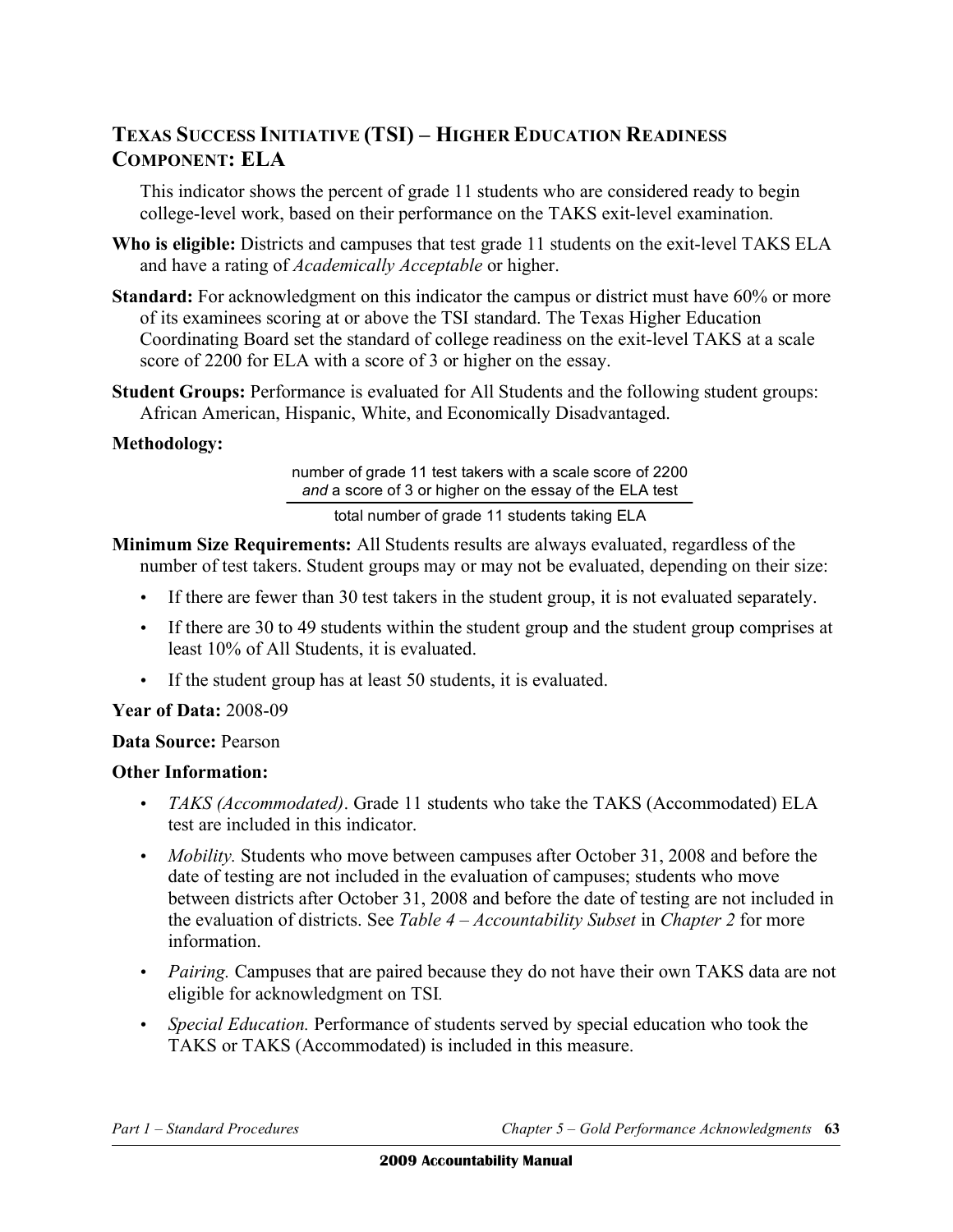• *Rounding.* All calculations are expressed as a percent, rounded to whole numbers. For example, 49.877% is rounded to 50%. Student group percents (minimum size requirements) are also rounded to whole numbers.

# **TEXAS SUCCESS INITIATIVE (TSI) – HIGHER EDUCATION READINESS COMPONENT: MATHEMATICS**

 This indicator shows the percent of grade 11 students who are considered ready to begin college-level work, based on their performance on the TAKS exit-level examination.

- **Who is eligible:** Districts and campuses that test grade 11 students on the exit-level TAKS mathematics and have a rating of *Academically Acceptable* or higher.
- Standard: For acknowledgment on this indicator the campus or district must have 60% or more of its examinees scoring at or above the TSI standard. The Texas Higher Education Coordinating Board set the standard of college readiness on the exit-level TAKS at a scale score of 2200 for mathematics.
- **Student Groups:** Performance is evaluated for All Students and the following student groups: African American, Hispanic, White, and Economically Disadvantaged.

# **Methodology:**

 number of test takers with a scale score of 2200 on mathematics total number of grade 11 test takers in mathematics

- **Minimum Size Requirements:** All Students results are always evaluated, regardless of the number of test takers. Student groups may or may not be evaluated, depending on their size:
	- • If there are fewer than 30 test takers in the student group, it is not evaluated separately.
	- • If there are 30 to 49 students within the student group and the student group comprises at least 10% of All Students, it is evaluated.
	- If the student group has at least 50 students, it is evaluated.

# **Year of Data:** 2008-09

**Data Source:** Pearson

- • *TAKS (Accommodated)*. Grade 11 students who take the TAKS (Accommodated) mathematics test are included in this indicator.
- • *Mobility.* Students who move between campuses after October 31, 2008 and before the date of testing are not included in the evaluation of campuses; students who move between districts after October 31, 2008 and before the date of testing are not included in the evaluation of districts. See *Table 4 – Accountability Subset* in *Chapter 2* for more information.
- • *Pairing.* Campuses that are paired because they do not have their own TAKS data are not eligible for acknowledgment on TSI*.*
- *Special Education*. Performance of students served by special education who took the TAKS or TAKS (Accommodated) is included in this measure.